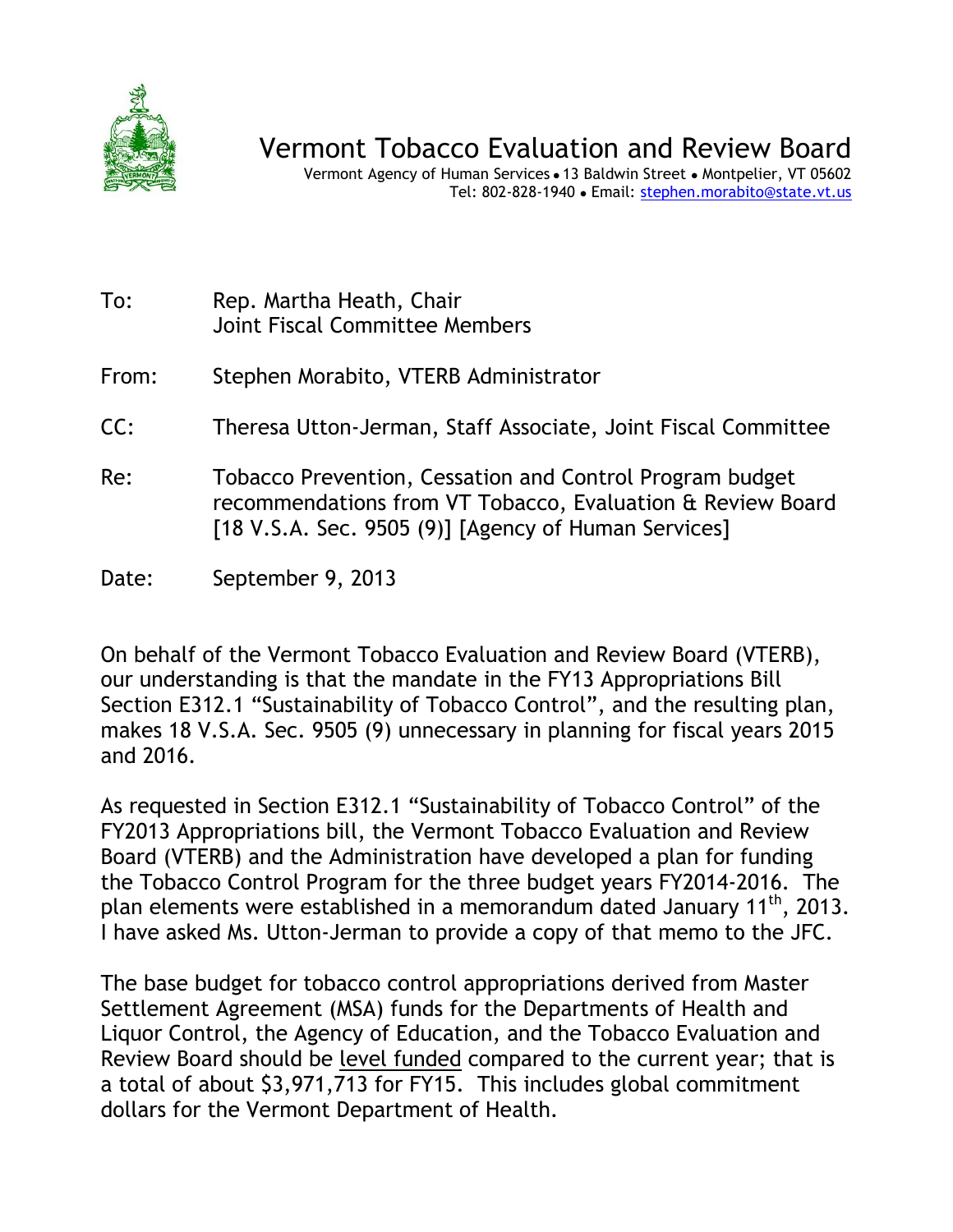

**State of Vermont Agency of Administration Office of the Secretary Pavilion Office Building** 109 State Street Montpelier, VT 05609-0201 www.adm.state.vt.us

[phone] 802-828-3322 802-828-3320 [fax]

Jeb Spaulding, Secretary

To: Governor Peter Shumlin House and Senate Leadership House and Senate Appropriations Committee Chairs House Health and Human Services Committee Chair

From: Secretary of Administration Jeb Spaulding Commissioner of Finance and Administration James Reardon Commissioner of Health Harry Chen **Commissioner of Health Access Mark Larson** Tobacco Evaluation and Review Board Chair Brian Flynn

Date: January 11, 2013

Re: FY2014-2016 Sustainability Plan for the Tobacco Control Programs

As requested in Section E312.1 "Sustainability of Tobacco Control" of the FY2013 Appropriations bill (Attachment 1), we have developed a plan for funding the Tobacco Control Program for the three budget years FY2014-2016. The plan elements were established in the course of two one hour meetings on December 20, 2012 and January 3, 2013.

1. The base budget for tobacco control appropriations derived from Master Settlement Agreement (MSA) funds for the Departments of Health and Liquor Control, the Agency of Education, and the Tobacco Evaluation and Review Board should be level compared to the current year; that is a total of about \$3,971,713 for each of these years (FY14, FY15, and FY16).

2. For FY2015 and FY2016, the parties will consider whether the programs are falling short of the Section E312.1 mandate to "maintain the gains made in preventing and reducing tobacco use that have been accomplished since their inception." The primary indicators of failure to maintain gains will be flattening of the current downward trends in youth and adult smoking prevalence. Lack of progress may indicate a need for increased investment as outlined in the Tobacco Control Program Goals and Strategies for 2012-2020 (Attachment 2).

3. Tobacco control budget cuts in recent years have focused entirely on Health Department program components resulting in distortions of the proportions of program resources concerned with adult (cessation) and youth (prevention) interventions. We recommend that the overall MSA-derived tobacco control budget be redistributed among the Health Department, Agency of Education, and Department of Liquor Control components in proportions that more closely match those recommended by the Centers for Disease Control and Prevention, and that were applied in Vermont prior to the several years of significant budget cuts, as outlined in the following table below.

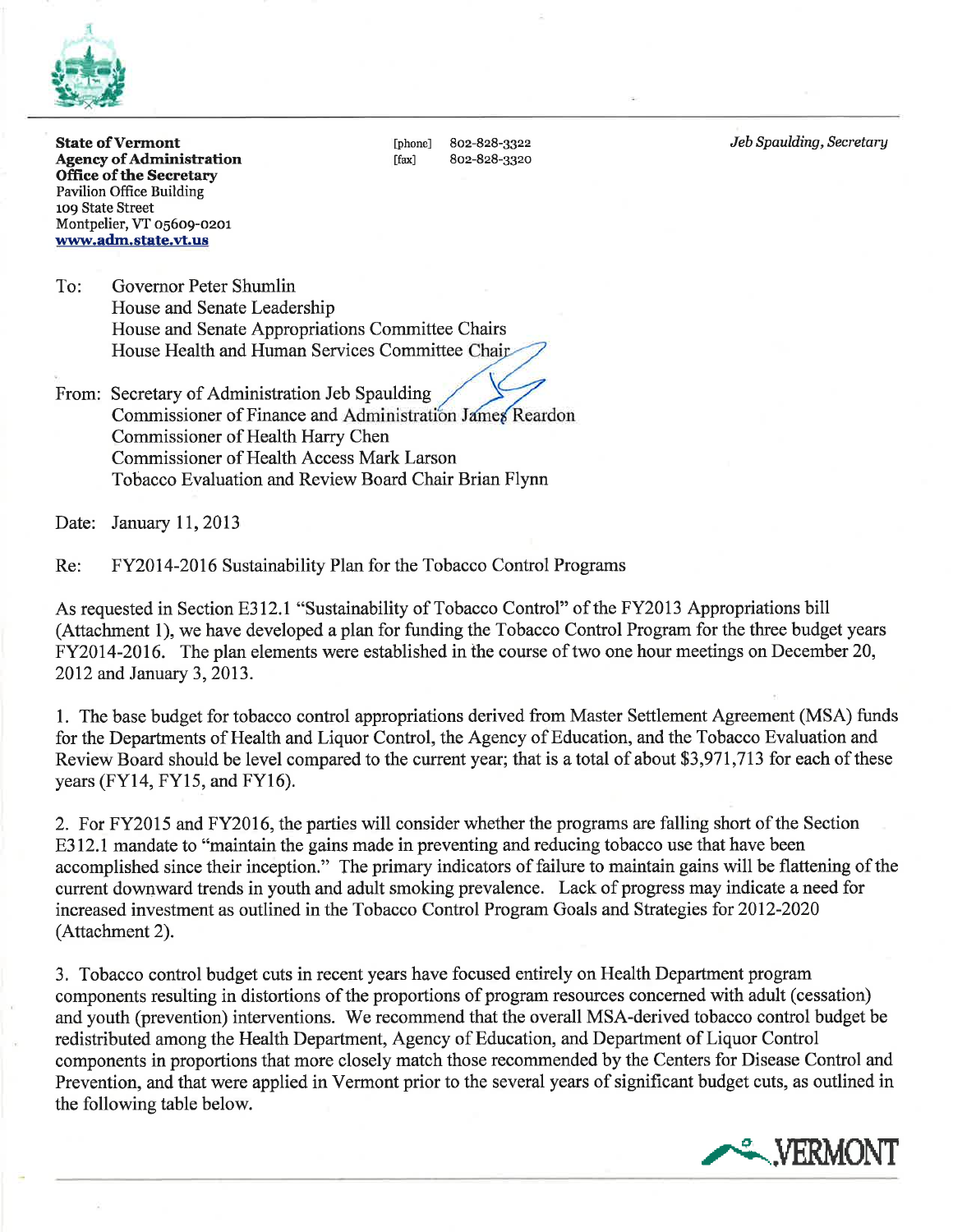We appreciate the mandate for the parties to work together on this matter. It stimulated a thorough and helpful exchange of information and perspectives. Although the results may not represent an ideal resolution for all participants, we jointly provide this plan in response to the request outlined in Section E312.1.

#### Table: Reallocation of MSA-Derived Robacco Control Funding by Department/Agency to Align with CDC Recommendations and Pre-FY2010 Proportional Allocations.

|                                                                                                                     |                 |       |           |       |           | Based on              |
|---------------------------------------------------------------------------------------------------------------------|-----------------|-------|-----------|-------|-----------|-----------------------|
|                                                                                                                     | Reference       |       | Current   |       | Proposed  | <b>CDC</b>            |
|                                                                                                                     | 2009 MSA        |       | 2013 MSA  |       | 2014 MSA  | <b>Best Practices</b> |
|                                                                                                                     |                 |       |           |       |           |                       |
|                                                                                                                     |                 | ٠     |           |       |           |                       |
| DEPARTMENT OF HEALTH                                                                                                | 3,839,634 0.735 |       | 2,396,507 | 0.603 | 2,684,878 | 0.676                 |
|                                                                                                                     |                 |       |           |       |           |                       |
|                                                                                                                     |                 |       |           |       |           |                       |
| DEPARTMENT OF EDUCATION                                                                                             | 995,668 0.191   |       | 991,931   | 0.250 | 758,597   | 0.191                 |
|                                                                                                                     |                 |       |           |       |           |                       |
|                                                                                                                     |                 |       |           |       |           |                       |
| DEPARTMENT OF LIQUOR CONTROL                                                                                        | 289,645 0.055   |       | 291,945   | 0.074 | 238,303   | 0.060                 |
|                                                                                                                     |                 |       |           |       |           |                       |
|                                                                                                                     |                 |       |           |       |           |                       |
| <b>TOBACCO BOARD</b>                                                                                                | 100,000         | 0.019 | 291,330   | 0.073 | 291,127   | 0.073                 |
|                                                                                                                     |                 |       |           |       |           |                       |
|                                                                                                                     |                 |       |           |       |           |                       |
| <b>TOTALS</b>                                                                                                       | 5,224,947       | 1,000 | 3,971,713 | 1.000 | 3,972,905 | 1.000                 |
|                                                                                                                     |                 |       |           |       |           |                       |
| Note. Responsibility for the independent evaluator contract shifted from the Health Department to the Tobacco Board |                 |       |           |       |           |                       |
| lbetween FY2009 and FY2013.                                                                                         |                 |       |           |       |           |                       |

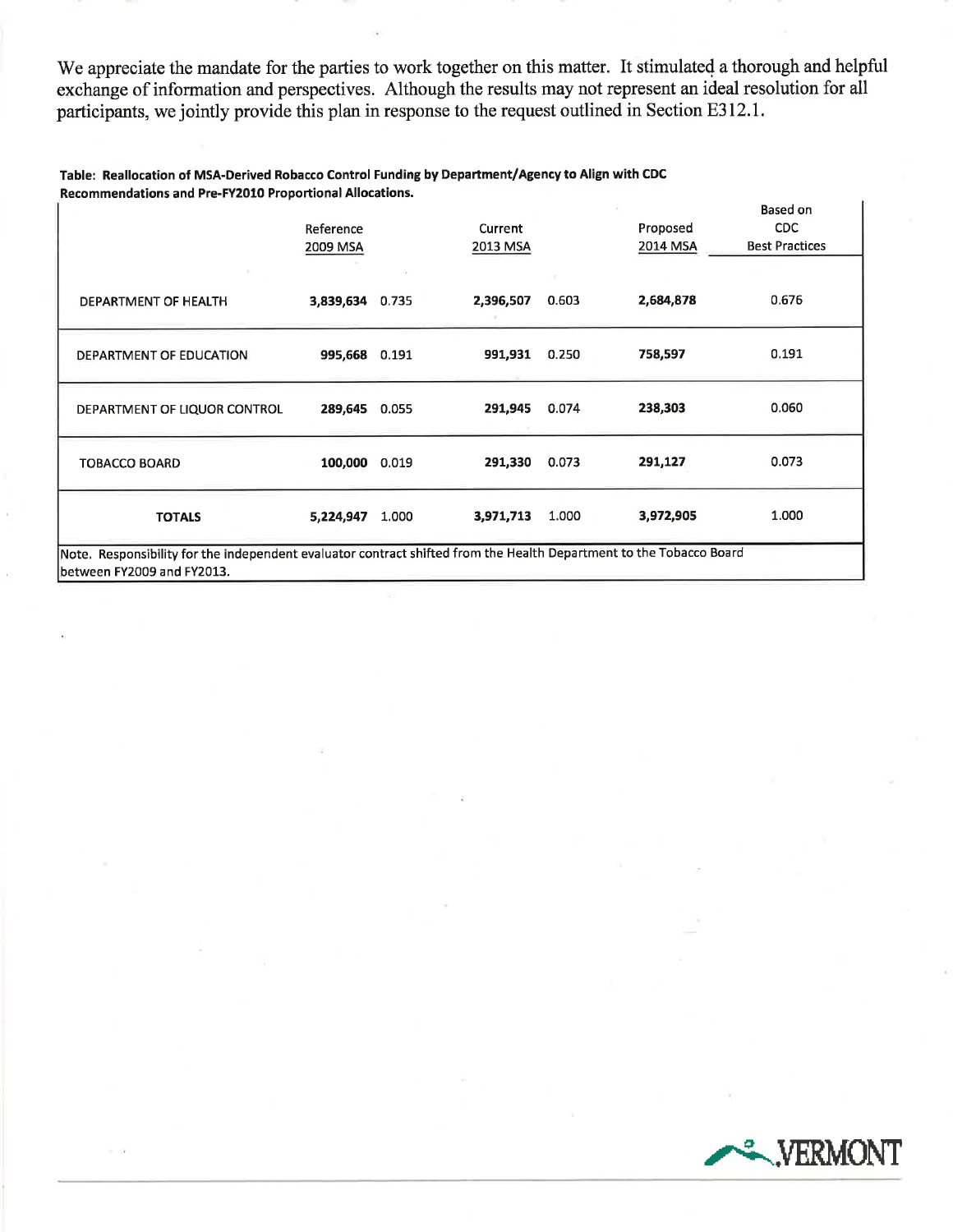### **Attachment 1**

## Sec. E.312.1 SUSTAINABILITY OF TOBACCO PROGRAMS

(a) The secretary of administration, the tobacco evaluation and review board, the department of health, and the blueprint for health shall develop a plan for tobacco program funding for fiscal years 2014 through 2016 at a level necessary to maintain the gains made in preventing and reducing tobacco use that have been accomplished since their inception. The plan shall consider the inclusion of monies that have been withheld by manufacturers in prior years under the master settlement but may be received by the state in the future. The plan shall be presented to the general assembly on or before January 15, 2013.